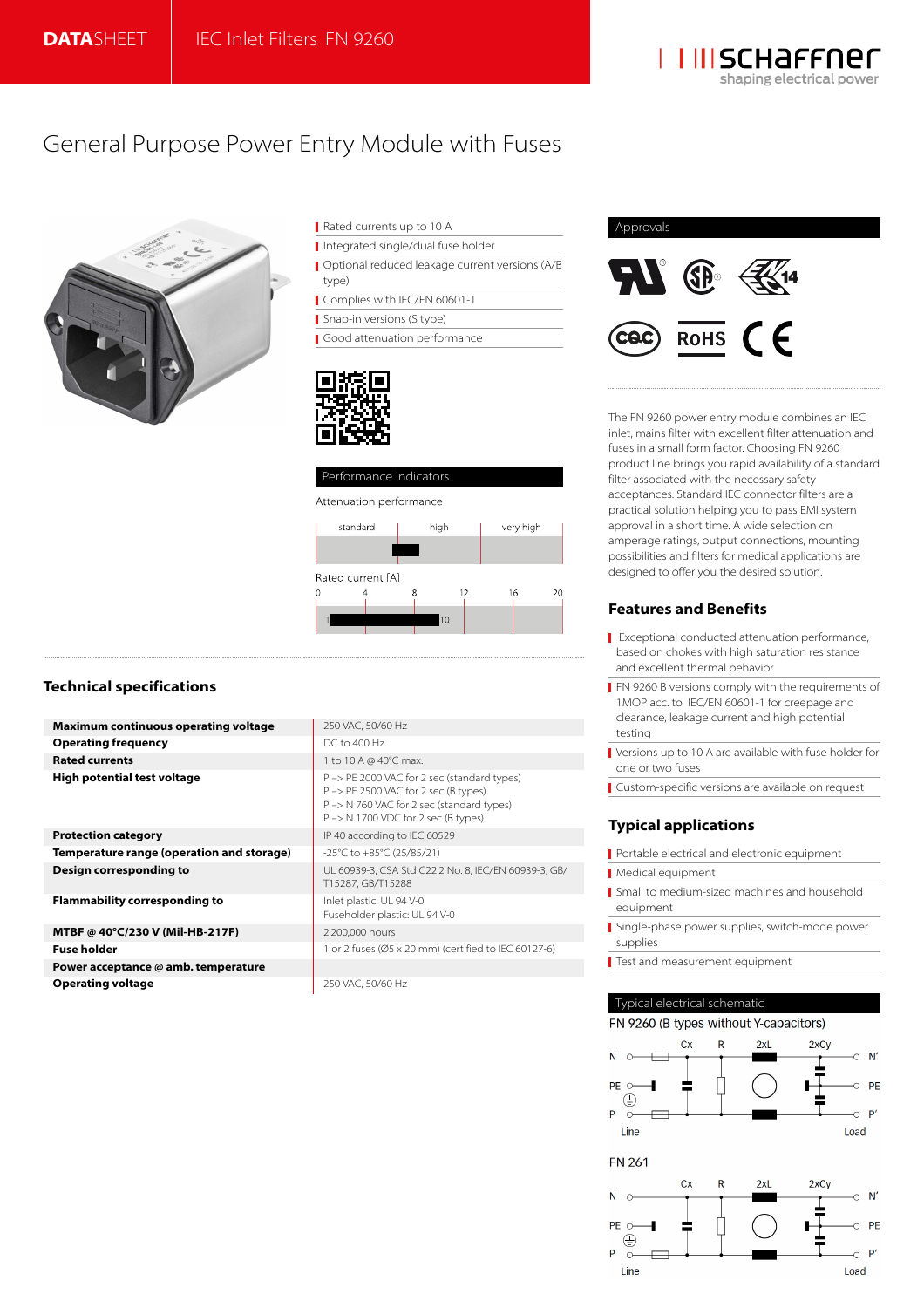# **Filter selection table**

| <b>Filter</b>      | <b>Rated current</b> | Leakage current*  | Inductance** | Capacitance** |      | Resistance** | Input/Output | Fuses***       | Weight |
|--------------------|----------------------|-------------------|--------------|---------------|------|--------------|--------------|----------------|--------|
|                    | @ 40°C (25°C)        | @ 250 VAC/50 Hz   | L            | Cx            | Cy   | R            | connections  |                |        |
|                    |                      | (@ 120 VAC/60 Hz) |              |               |      |              |              |                |        |
|                    | [A]                  | [mA]              | [mH]         | $[\mu F]$     | [nF] | [kΩ]         | 丛            | [Qty]          | [g]    |
| FN 9260 x-1-06-y   | 1(1.2)               | 0.31(0.18)        | 5.3          | 0.1           | 2.2  | 1000         | $-06$        | $\overline{2}$ | 55     |
| FN 9260 x-2-06-y   | 2(2.3)               | 0.31(0.18)        | 2.7          | 0.1           | 2.2  | 1000         | $-06$        | $\overline{2}$ | 55     |
| FN 9260 x-4-06-y   | 4(4.6)               | 0.31(0.18)        | 1.0          | 0.1           | 2.2  | 1000         | $-06$        | $\overline{2}$ | 55     |
| FN 9260 x-6-06-y   | 6(6.9)               | 0.31(0.18)        | 0.3          | 0.1           | 2.2  | 1000         | $-06$        | $\overline{2}$ | 55     |
| FN 9260 x-10-06-y  | 10(11.5)             | 0.31(0.18)        | 0.2          | 0.1           | 2.2  | 1000         | $-06$        | $\overline{2}$ | 55     |
|                    |                      |                   |              |               |      |              |              |                |        |
| FN 9260 xA1-1-06-y | 1(1.2)               | 0.03(0.02)        | 5.3          | 0.1           | 0.22 | 1000         | $-06$        | $\overline{2}$ | 55     |
| FN 9260 xA-2-06-y  | 2(2.3)               | 0.07(0.04)        | 2.7          | 0.1           | 0.47 | 1000         | $-06$        | $\overline{2}$ | 55     |
| FN 9260 xA-4-06-y  | 4(4.6)               | 0.07(0.04)        | 1.0          | 0.1           | 0.47 | 1000         | $-06$        | $\overline{2}$ | 55     |
| FN 9260 xA-6-06-y  | 6(6.9)               | 0.07(0.04)        | 0.3          | 0.1           | 0.47 | 1000         | $-06$        | $\overline{2}$ | 55     |
| FN9260 xA-10-06-y  | 10(11.5)             | 0.07(0.04)        | 0.2          | 0.1           | 0.47 | 1000         | $-06$        | $\overline{2}$ | 55     |
|                    |                      |                   |              |               |      |              |              |                |        |
| FN 9260 xB-1-06-y  | 1(1.2)               | 0.00              | 5.3          | 0.1           |      | 1000         | $-06$        | $\overline{2}$ | 55     |
| FN 9260 xB-2-06-y  | 2(2.3)               | 0.00              | 2.7          | 0.1           |      | 1000         | $-06$        | $\overline{2}$ | 55     |
| FN 9260 xB-4-06-y  | 4(4.6)               | 0.00              | 1.0          | 0.1           |      | 1000         | $-06$        | $\overline{2}$ | 55     |
| FN 9260 xB-6-06-y  | 6(6.9)               | 0.00              | 0.3          | 0.1           |      | 1000         | $-06$        | $\overline{2}$ | 55     |
| FN9260 xB-10-06-y  | 10(11.5)             | 0.00              | 0.2          | 0.1           |      | 1000         | $-06$        | $\overline{2}$ | 55     |
|                    |                      |                   |              |               |      |              |              |                |        |
| FN 261 x-1-06-y    | 1(1.2)               | 0.31(0.18)        | 5.3          | 0.1           | 2.2  | 1000         | $-06$        | $\mathbf{1}$   | 55     |
| FN 261 x-2-06-y    | 2(2.3)               | 0.31(0.18)        | 2.7          | 0.1           | 2.2  | 1000         | $-06$        |                | 55     |
| FN 261 x-4-06-y    | 4(4.6)               | 0.31(0.18)        | 1.0          | 0.1           | 2.2  | 1000         | $-06$        |                | 55     |
| FN 261 x-6-06-y    | 6(6.9)               | 0.31(0.18)        | 0.3          | 0.1           | 2.2  | 1000         | $-06$        |                | 55     |
| FN 261 x-10-06-y   | 10(11.5)             | 0.31(0.18)        | 0.2          | 0.1           | 2.2  | 1000         | $-06$        |                | 55     |

\*\*\* Leakage current under normal operating conditions (acc. to IEC60939-3). Note: if the neutral line is interrupted, worst case leakage could reach twice this level.

\*\*\* Tolerances apply: Inductance: -30/+50%, Capacitance: ±20%, Resistance: ±10%

\*\*\* Fuses are not included in the filter and need to be selected according to application

| FN 9260xx-yy-yy-y                                                   |  |          |                                           |  |  |
|---------------------------------------------------------------------|--|----------|-------------------------------------------|--|--|
|                                                                     |  |          | Snap-in range for S version only          |  |  |
|                                                                     |  | 10:      |                                           |  |  |
|                                                                     |  |          | Snap-in range 0.6 to 1.5mm                |  |  |
|                                                                     |  | 20:      | Snap-in range 1.6 to 2.5mm                |  |  |
|                                                                     |  | 30:      | Snap-in range 2.6 to 3.5mm                |  |  |
|                                                                     |  | 06:      | Faston 6.3 x 0.8mm (spade/soldering)      |  |  |
|                                                                     |  | 1 to 10: | Rated current                             |  |  |
|                                                                     |  | Blank:   | Standard version                          |  |  |
|                                                                     |  | A:       | Safety version                            |  |  |
|                                                                     |  | В.       | Medical version (wihtout Y-capacitor)     |  |  |
|                                                                     |  | Blank:   | Standard housing with mounting flanges    |  |  |
|                                                                     |  | S:       | Snap-in version, snapper on vertical side |  |  |
|                                                                     |  |          |                                           |  |  |
|                                                                     |  |          |                                           |  |  |
| For example: FN 9260-1-06-10, FN 9260 SB-10-06-20, FN 261 S-6-06-30 |  |          |                                           |  |  |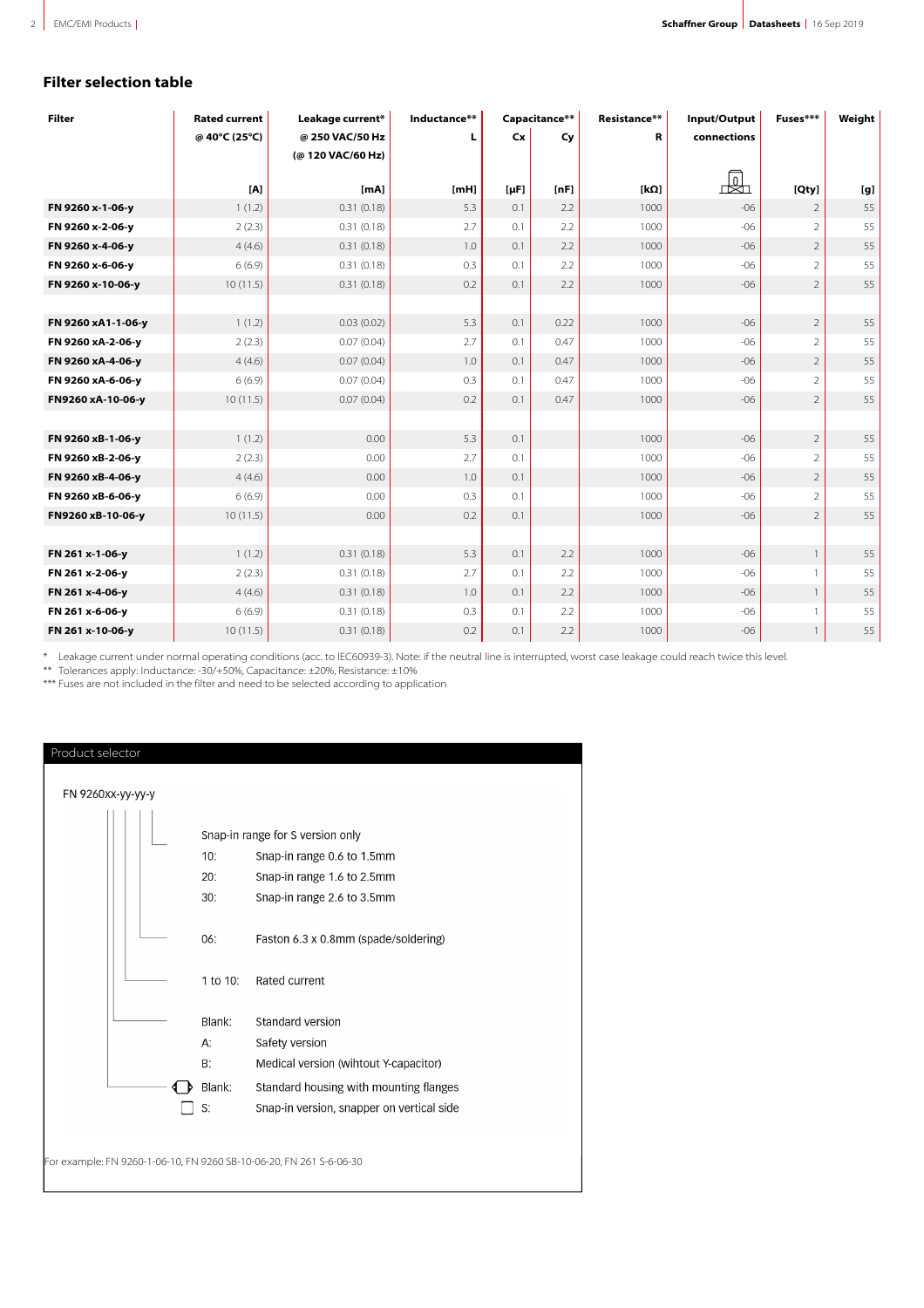# **Typical filter attenuation**

Per CISPR 17; A=50 Ω/50 Ω sym; B=50 Ω/50 Ω asym; C=0.1 Ω/100 Ω sym; D=100 Ω/0.1 Ω sym

FN 261/ FN 9260: 1 A type FN 261/ FN 9260: 2 A type FN 261/ FN 9260: 4 A type FN 261/ FN 9260: 6 and 10 A types









# **Mechanical data**

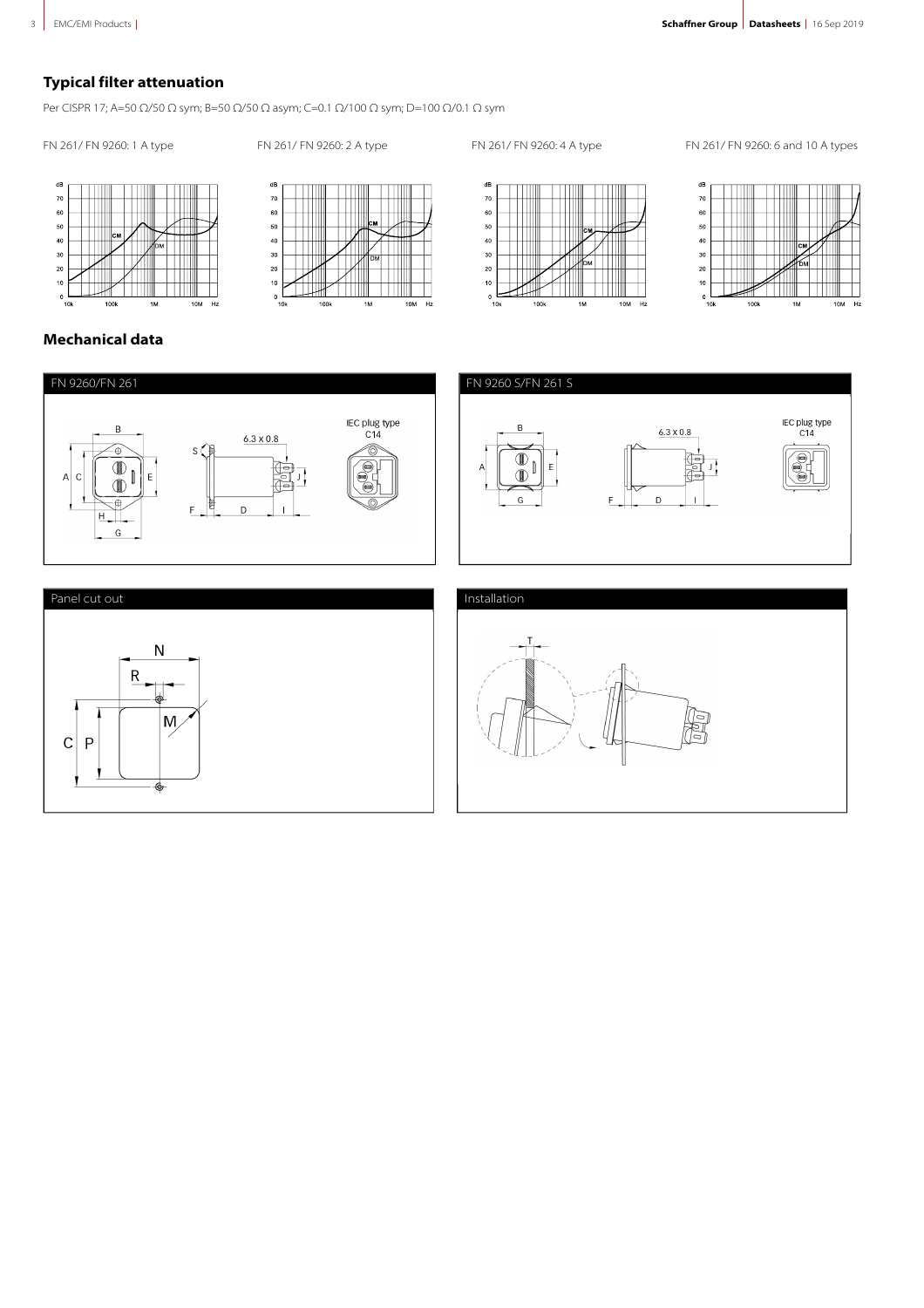# **Dimensions**

|                           | <b>FN 261</b> | FN 261 S     |                   |
|---------------------------|---------------|--------------|-------------------|
|                           | FN 9260       | FN 9260 S    | <b>Tolerances</b> |
| $\mathbf{A}$              | 46            | 34           | ±0.3              |
| B                         | 35            | 35           | ±0.3              |
| $\mathsf{c}$              | 36            |              | ±0.3              |
| D                         | 41            | 41           | ±0.3              |
| E                         | 27.8          | 27.8         | $+0.3/-0$         |
| F                         | $5.5\,$       | $5.5\,$      | ±0.3              |
| G                         | 32            | 32           | $+0.3/-0$         |
| $\pmb{\mathsf{H}}$        | Ø3.2          |              | $\pm 0.1$         |
| $\mathbf{I}$              | 14            | 14           | $\pm 0.5$         |
| $\mathsf J$               | 12.5          | 12.5         | $\pm 0.3$         |
| $\boldsymbol{\mathsf{M}}$ | $R \leq 3.5$  | $R \leq 3.5$ |                   |
| $\boldsymbol{\mathsf{N}}$ | 33            | 33           | $+0.3/-0$         |
| $\mathsf{P}$              | 29            | 29.5         | ±0.3              |
| $R*$                      | M3            |              |                   |
| $\sf s$                   | $90^{\circ}$  |              |                   |
| $T^{\ast\ast}$            |               | $0.6 - 1.5$  |                   |
| $T^{\ast\ast}$            |               | $1.6 - 2.5$  |                   |
| $T^{**}$                  |               | $2.6 - 3.5$  |                   |

\*\*Recommended torque for M3 (90° countersunk flat head) is 0.5 Nm

\*\* For selecting the panel thickness, please refer to the filter selector table.

All dimensions in mm; 1 inch = 25.4 mm

Tolerances according: ISO 2768-m/EN 22768-m

Please visit [www.schaffner.com](https://www.schaffner.com) to find more details on filter connections.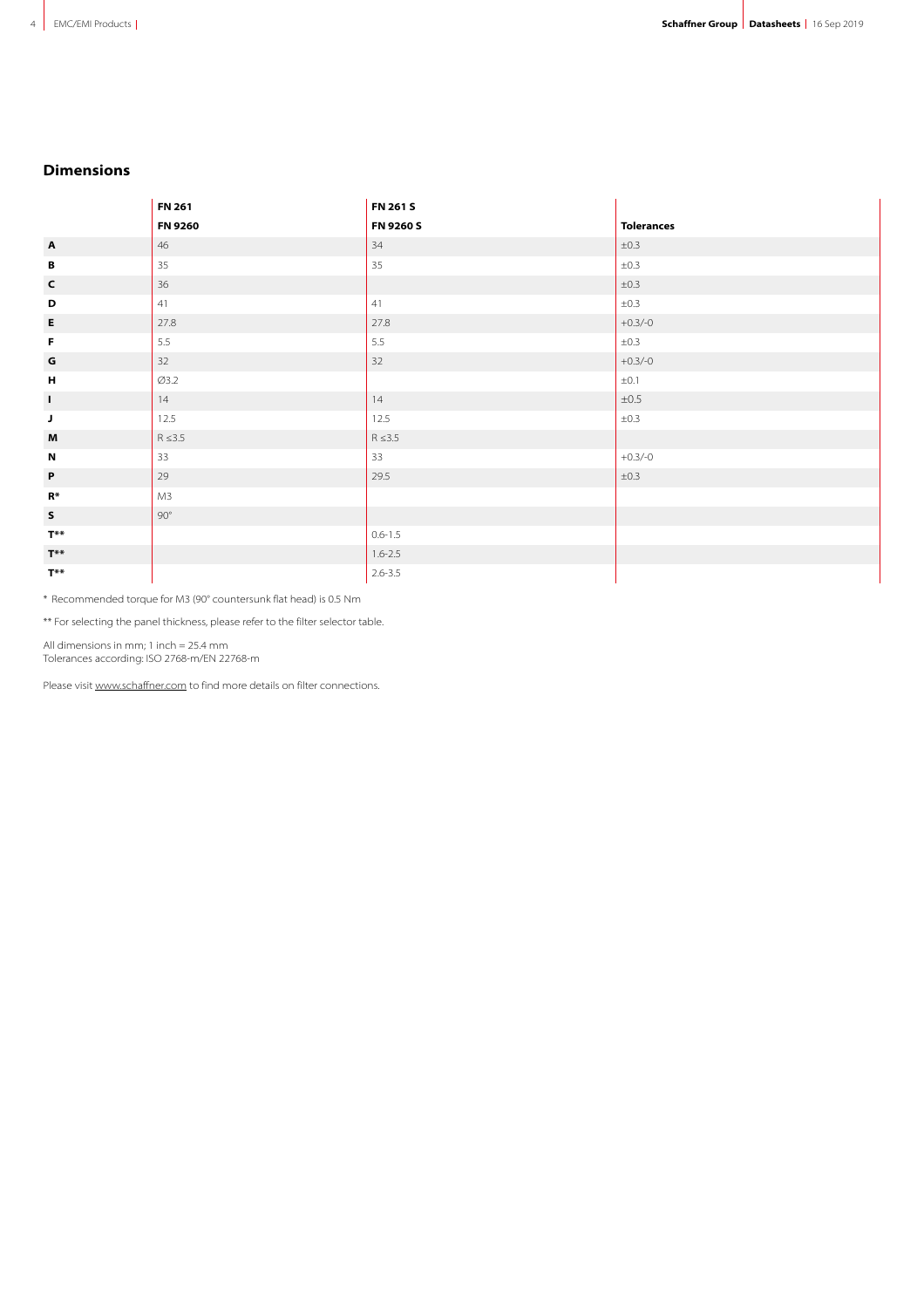# **Appropriated products**

# **Accessories for IEC Inlet Filters and Power Entry Modules**

The accessories displayed are a selection of available accessories for IEC Inlet filters and IEC Power entry modules. As they are displayed in a general way there might be variants of the filters where the accessories are not available.

For further information please ask your local Schaffner Sales Partner and visit our homepage<https://www.schaffner.com/>.

# Power Cord with Locking System for Inlet Filters IL 13, IL 13 P, IL 19



Link to Datasheet: [Datasheet IEC C13/](http://schaffner.com.local/products/download/product/datasheet/power-cord-with-locking-system-il13-il13p-il19/) [C19 locking cable](http://schaffner.com.local/products/download/product/datasheet/power-cord-with-locking-system-il13-il13p-il19/)

The locking system has a tensile force of typical 200N. It is recommended to use it with flange mount filters. Lock Power Cords with IEC Inlets and Filters" Schaffner power cords with IEC lock guard against accidental disconnection of all electrical appliances with an IEC inlet. No exchange or modification of the IEC inlet or IEC inlet filter system is needed. Easy retrofit for all electronic equipments and devices.

IEC C13 Rewireable Connector for individual Power Cord with Locking System



Link to Datasheet: [Datasheet IEC C13](http://schaffner.com.local/products/download/product/datasheet/iec-c13-rewireable-connector-for-individual-power-cord-with-locking-system/) [rewireable](http://schaffner.com.local/products/download/product/datasheet/iec-c13-rewireable-connector-for-individual-power-cord-with-locking-system/)

The locking system has a tensile force of typical 300N. It is recommended to use it with flange mount filters. For details refer to our Application Note "Using IEC Lock Power Cords with IEC Inlets and Filters" Schaffner power connector with IEC lock guard against accidental disconnection of all electrical appliances with an IEC inlet. No exchange or modification of the IEC inlet or IEC inlet filter system is needed. Easy retrofit for all electronic equipments and devices.



IB - Insulating Boots There is a full range of insulating boots available from Schaffner that provide a physical cover for the exposed terminals on the back of IEC Inlet Filters.

> These boots fit the simplest non-fused and unswitched style up to the fully fused and switched IEC filtered inlet. The boots are made from a durable black PVC material that conforms to UL94-V0 flammability requirements. The boots slip easily over the back of the filter and reduce the risk of electrical shock to maintenance personnel whilst protecting the filter from environmental hazard such as the ingress of dust and moisture.